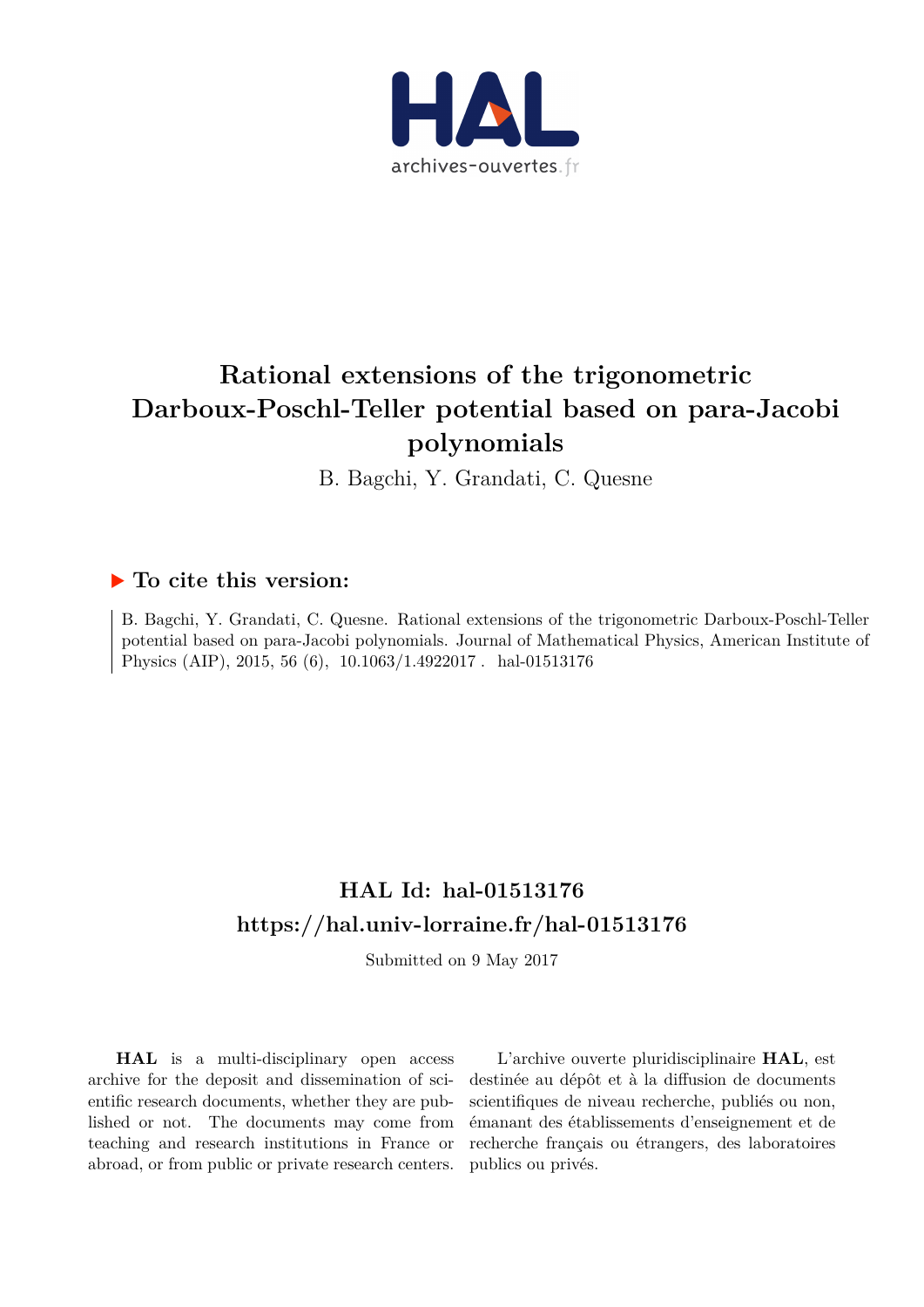### **Rational extensions of the trigonometric Darboux-Pöschl-Teller potential based on para-Jacobi polynomials**

[B. Bagchi](http://aip.scitation.org/author/Bagchi%2C+B)', [Y. Grandati](http://aip.scitation.org/author/Grandati%2C+Y)', and C. Quesne'

Citation: [Journal of Mathematical Physics](/loi/jmp) **56**, 062103 (2015); doi: 10.1063/1.4922017 View online:<http://dx.doi.org/10.1063/1.4922017> View Table of Contents:<http://aip.scitation.org/toc/jmp/56/6> Published by the [American Institute of Physics](http://aip.scitation.org/publisher/)

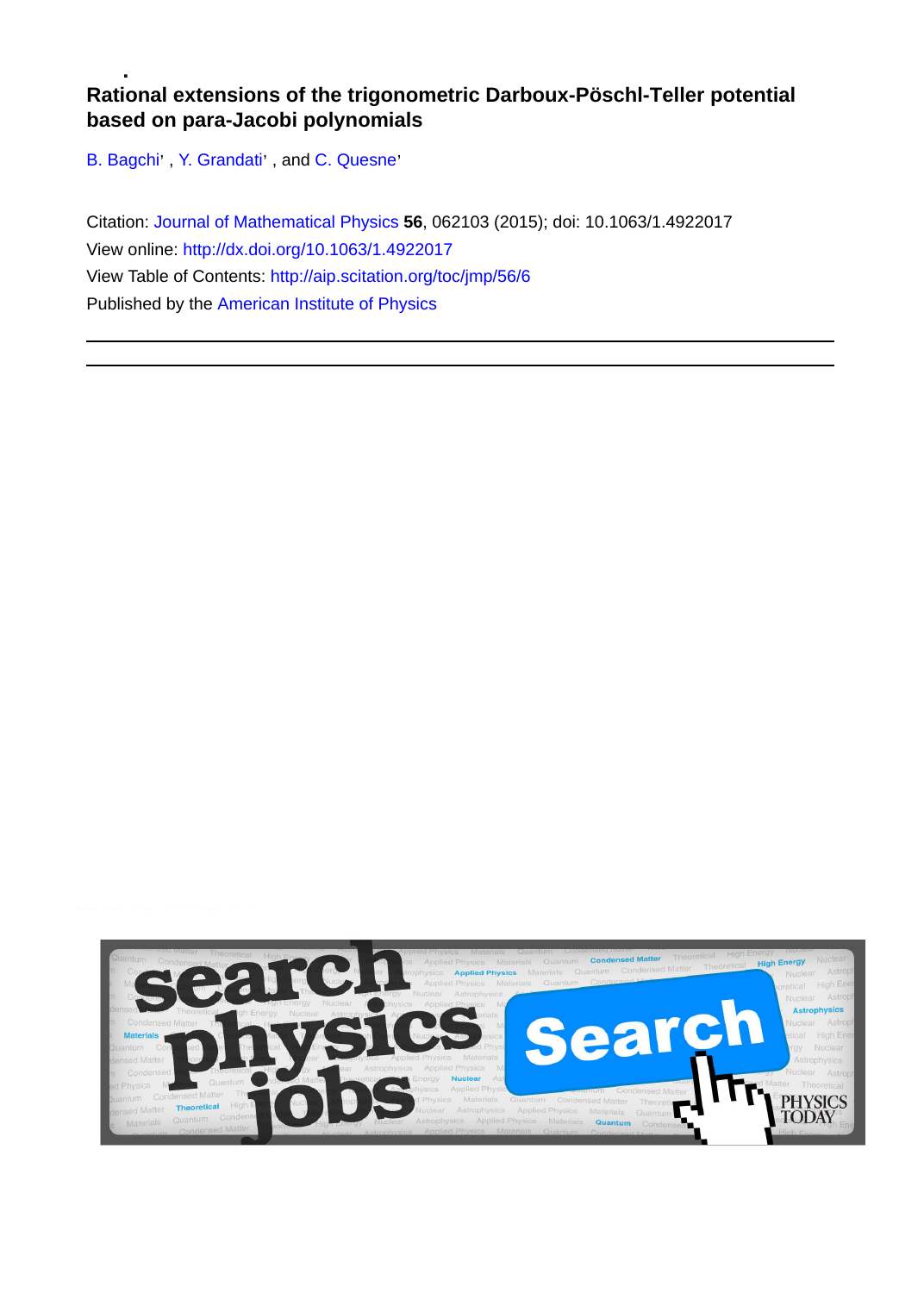## **[Rational extensions of the trigonometric](http://dx.doi.org/10.1063/1.4922017) [Darboux-Pöschl-Teller potential based on para-Jacobi](http://dx.doi.org/10.1063/1.4922017) [polynomials](http://dx.doi.org/10.1063/1.4922017)**

B. Bagchi,<sup>1[,a\)](#page-2-0)</sup> Y. Grandati,<sup>2[,b\)](#page-2-1)</sup> and C. Quesne<sup>3[,c\)](#page-2-2)</sup> <sup>1</sup>*Department of Applied Mathematics, University of Calcutta, 92 Acharya Prafulla Chandra Road, Kolkata, India* <sup>2</sup>*Equipe BioPhysStat, LCP A2MC, Université de Lorraine-Site de Metz, 1 Blvd. D. F. Arago, F-57070 Metz, France* <sup>3</sup>*Physique Nucléaire Théorique et Physique Mathématique, Université Libre de Bruxelles, Campus de la Plaine CP229, Boulevard du Triomphe, B-1050 Brussels, Belgium*

(Received 24 November 2014; accepted 22 May 2015; published online 8 June 2015)

The possibility for the Jacobi equation to admit, in some cases, general solutions that are polynomials has been recently highlighted by Calogero and Yi, who termed them para-Jacobi polynomials. Such polynomials are used here to build seed functions of a Darboux-Bäcklund transformation for the trigonometric Darboux-Pöschl-Teller potential. As a result, one-step regular rational extensions of the latter depending both on an integer index *n* and on a continuously varying parameter  $\lambda$  are constructed. For each  $n$  value, the eigenstates of these extended potentials are associated with a novel family of  $\lambda$ -dependent polynomials, which are orthogonal on ]−1,1[. <sup>C</sup> *2015 AIP Publishing LLC.* [\[http:](http://dx.doi.org/10.1063/1.4922017)//[dx.doi.org](http://dx.doi.org/10.1063/1.4922017)/[10.1063](http://dx.doi.org/10.1063/1.4922017)/[1.4922017\]](http://dx.doi.org/10.1063/1.4922017)

#### **I. INTRODUCTION**

The construction of new solvable systems is an interesting problem by itself in mathematical physics. In the quantum framework, the techniques of Supersymmetric Quantum Mechanics  $(SUSY \text{ QM})$ <sup>[1](#page-12-0)-3</sup> have proved to be one of the simplest and efficient tools to achieve this goal. From the analytical point of view, these basically correspond to a single or multi-step Darboux transformations.[4](#page-12-2)[,5](#page-12-3) Applying such transformations to a class of known solvable systems that are guided by primary translationally shape invariant potentials (TSIPs),  $1-3,6,7$  $1-3,6,7$  $1-3,6,7$  $1-3,6,7$  we can generate chains of new potentials, called extensions, which are (quasi)isospectral to the original potential and whose eigenfunctions are entirely determined in an explicit way.

Of particular interest are the rational extended potentials, i.e., extensions which are rational in an appropriate variable. It appears that those obtained from the three confining TSIPs (namely, the harmonic oscillator, isotonic oscillator, and trigonometric Darboux-Pöschl-Teller (TDPT) potentials) have eigenfunctions which coincide (up to a gauge factor) with the exceptional orthogonal polynomials recently discovered by Gómez-Ullate, Kamran, and Milson.<sup>[8–](#page-12-6)[12](#page-12-7)</sup> During the last five years, this topic has been the subject of an intense research activity (see Ref. [13](#page-12-8) and references therein).

In general, for a given primary TSIP, the possible rational extensions are characterized by one or two multi-indices, which define in a unique way the corresponding extended potentials.<sup>[14–](#page-12-9)[18](#page-12-10)</sup> Then, until now, the rationality condition appears quite restrictive, by excluding the possibility to generate families of potentials depending on one or several continuous parameters, which is a very interesting feature of SUSY QM.<sup>[19,](#page-12-11)[20](#page-12-12)</sup> The one  $(n)$ -parameter isospectral families are in particular closely connected to one (multi-)soliton solutions of some nonlinear evolution equations.

<span id="page-2-0"></span>a)[bbagchi123@gmail.com](mailto:bbagchi123@gmail.com)

<span id="page-2-1"></span>b)[grandati@univ-lorraine.fr](mailto:grandati@univ-lorraine.fr)

<span id="page-2-2"></span>c)[cquesne@ulb.ac.be](mailto:cquesne@ulb.ac.be)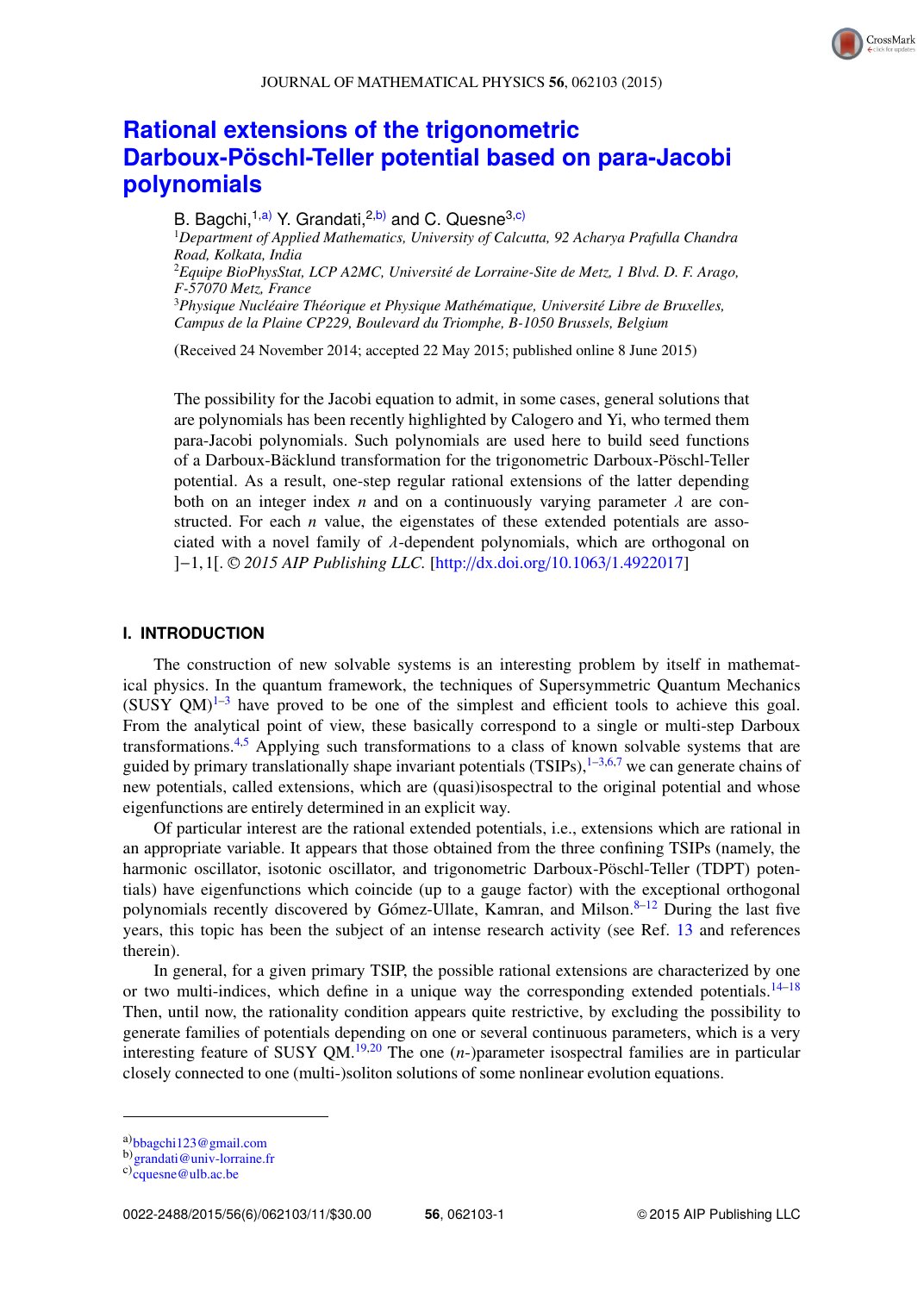In this paper, we show that for the TDPT potential with some specific underlying parameters, it is nevertheless possible to generate one-parameter families of rational extensions via one-step state-adding Darboux transformations. To achieve this goal, we use seed functions based on para-Jacobi polynomials.<sup>[21](#page-12-13)</sup> Although noticed by Szegö in his classical treatise,<sup>[22](#page-12-14)</sup> the possibility for the Jacobi equation to admit in some cases a general solution that is a polynomial has not been considered in the other standard treatises on orthogonal polynomials. It has been highlighted only recently by Calogero and  $yi<sub>1</sub><sup>21</sup>$  $yi<sub>1</sub><sup>21</sup>$  $yi<sub>1</sub><sup>21</sup>$  who introduced the so-called para-Jacobi polynomials. This result has been now extended by Calogero, who has considered in particular a more general second-order linear differential equation, featuring an arbitrary number of free parameters, for which all the solutions are polynomials, $2<sup>3</sup>$  and has also defined the concept of generalized hypergeometric polynomials.[24](#page-12-16)

The paper is organized as follows. We start by recalling the essential features of Darboux transformations and of the TDPT in Secs. [II](#page-3-0) and [III,](#page-4-0) respectively. In Sec. [IV,](#page-6-0) we introduce the para-Jacobi polynomials and specify the domain of values of the free parameter for which they are nodeless on the considered interval. In Sec. [V,](#page-9-0) we then use the corresponding eigenfunctions as seed functions for state-adding Darboux-Bäcklund transformations to build a set of extensions of the TDPT potentials, which are regular, rational, and dependent on one continuous parameter. In addition, we determine explicitly the eigenstates of these extended potentials and give plots for several values of the parameter in the first non-trivial case of the extension. Finally, Sec. [VI](#page-11-0) contains the conclusion.

#### <span id="page-3-0"></span>**II. DARBOUX TRANSFORMATIONS AND EXTENDED SOLVABLE POTENTIALS**

A formal eigenfunction  $\psi_E(x)$  for the eigenvalue *E* of the one-dimensional Hamiltonian *H* =  $-d^2/dx^2 + V(x)$ ,  $x \in I \subset \mathbb{R}$ , is a solution of the Schrödinger equation

<span id="page-3-1"></span>
$$
\psi_E''(x) + (E - V(x))\psi_E(x) = 0.
$$
\n(2.1)

In the following, we simply call eigenfunctions such formal eigenfunctions, employing eigenstates for the eigenfunctions satisfying given Dirichlet boundary conditions at the limits of the definition interval *<sup>I</sup>*. With such Dirichlet boundary conditions on *<sup>I</sup>*, *<sup>H</sup>* is supposed to admit a discrete spectrum of energies and eigenstates  $(E_n, \psi_n)_{n \in \{0, ..., n_{\text{max}}\} \subseteq \mathbb{N}}$  where, without loss of generality, we can always take the ground level of  $\widehat{H}$  at zero ( $E_0 = 0$ ). We suppose also that in the considered domain of eigenvalues, the eigenfunctions can be indexed by a real spectral parameter  $\mu$  ( $E \to E_{\mu}, \psi_E \to \psi_{\mu}(x)$ ) which takes integer values  $\mu = n \in \mathbb{N}$  when  $E_n$  is a bound-state energy.

Starting from an eigenfunction  $\psi_{\nu}(x)$  of  $\widehat{H}$ , we define the first-order operator  $\widehat{A}(w_{\nu})$  by

$$
\widehat{A}(w_{\nu}) = d/dx + w_{\nu}(x),\tag{2.2}
$$

where  $w_{\nu}(x) = -\psi_{\nu}'$  $\psi(x)/\psi_v(x)$ . Then, if  $W(y_1,\ldots,y_m | x)$  denotes the Wronskian of the functions  $y_1, \ldots, y_m, \frac{25}{25}$  $y_1, \ldots, y_m, \frac{25}{25}$  $y_1, \ldots, y_m, \frac{25}{25}$ 

$$
W(y_1, ..., y_m | x) = \begin{vmatrix} y_1(x) & \dots & y_m(x) \\ \dots & & \dots & \\ y_1^{(m-1)}(x) & \dots & y_m^{(m-1)}(x) \end{vmatrix},
$$
 (2.3)

for  $\mu \neq \nu$ , the function defined via the so-called Darboux-Crum formula

$$
\psi_{\mu}^{(\nu)} = \widehat{A}(w_{\nu})\psi_{\mu}(x) = \frac{W(\psi_{\nu}, \psi_{\mu} \mid x)}{\psi_{\nu}(x)}
$$
(2.4)

is a solution of the Schrödinger equation

$$
\psi_{\mu}^{(\nu)\prime\prime}(x) + \left(E_{\mu} - V^{(\nu)}(x)\right)\psi_{\mu}^{(\nu)}(x) = 0, \tag{2.5}
$$

with the same energy  $E_{\mu}$  as in Eq. [\(2.1\),](#page-3-1) but with a modified potential

<span id="page-3-3"></span><span id="page-3-2"></span>
$$
V^{(\nu)}(x) = V(x) + 2w'_{\nu}(x). \tag{2.6}
$$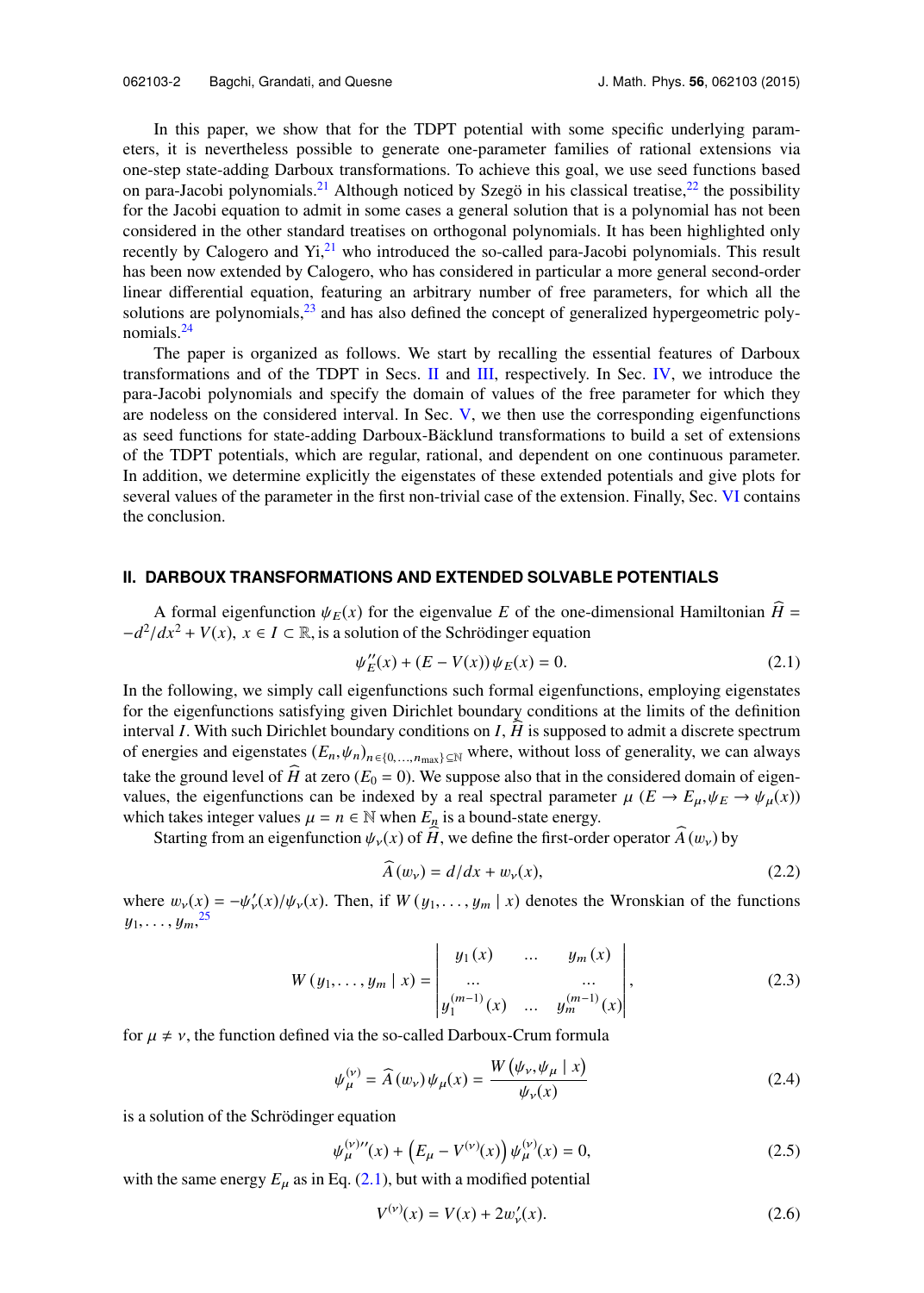We call  $V^{(v)}(x)$  an extension of  $V(x)$  and the correspondence

$$
\begin{pmatrix} V(x) \\ \psi_{\mu}(x) \end{pmatrix} \stackrel{\widehat{A}(w_{\mathcal{V}})}{\rightarrow} \begin{pmatrix} V^{(\mathcal{V})}(x) \\ \psi_{\mu}^{(\mathcal{V})}(x) \end{pmatrix}
$$
\n(2.7)

is called a Darboux-Bäcklund Transformation (DBT). The eigenfunction  $\psi_{\nu}$  is the seed function of the DBT  $A(w_v)$ .

Note that  $\widehat{A}(w_v)$  annihilates  $\psi_v$  and, consequently, Eq. [\(2.4\)](#page-3-2) is not valid for  $\mu = v$ . Nevertheless, we can readily verify that  $1/\psi_y(x)$  is an eigenfunction of  $V^{(v)}(x)$  for the eigenvalue  $E_y$ .<br>Consequently by extension we define the "image" by  $\widehat{A}(w)$  of the seed eigenfunction  $\psi$  itself as Consequently, by extension, we define the "image" by  $A(w_v)$  of the seed eigenfunction  $\psi_v$  itself as

$$
\psi_{\nu}^{(\nu)}(x) \sim 1/\psi_{\nu}(x). \tag{2.8}
$$

In general, the transformed potential  $V^{(\nu)}(x)$  is singular at the nodes of  $\psi_{\nu}(x)$  and for integer  $\rho$  of  $\nu$   $V^{(n)}$  is require only when  $n-0$  that is when the seed function is the ground state of values *n* of *v*,  $V^{(n)}$  is regular only when  $n = 0$ , that is, when the seed function is the ground state of  $\hat{H}$  which corresponds exactly to the usual SUSY partnership in quantum mechanics  $1-3$ *H*, which corresponds exactly to the usual SUSY partnership in quantum mechanics.<sup>[1](#page-12-0)[–3](#page-12-1)</sup>

We can nevertheless envisage to use as seed function an eigenfunction associated to an eigenvalue in the disconjugacy sector of Eq.  $(2.1)$ , here a negative eigenvalue.<sup>[17](#page-12-18)</sup> Indeed, in this sector, every solution of this equation has at most one (simple) zero on *I* [26](#page-12-19)[,27](#page-12-20) and, moreover, the existence of nodeless solutions of this equation is ensured.

To prove that a given solution  $\psi_{\nu}(x)$  belongs to this category, it is sufficient to determine its signs at the boundaries of *I*. If they are identical, then  $\psi_{\nu}$  is nodeless and if they are opposite, then  $\psi_{\nu}$  presents a unique zero on *I*. In the first case,  $V^{(\nu)}(x)$  constitutes then a regular (quasi)isospectral extension of  $V(x)$ extension of  $V(x)$ .

#### <span id="page-4-0"></span>**III. TDPT POTENTIAL**

The TDPT potential (with zero ground-state energy) is defined on  $x \in [0, \pi/2[$  by

$$
V(x; \alpha, \beta) = \frac{(\alpha + 1/2)(\alpha - 1/2)}{\sin^2 x} + \frac{(\beta + 1/2)(\beta - 1/2)}{\cos^2 x} - (\alpha + \beta + 1)^2
$$
(3.1)

and is a confining potential for  $|\alpha|, |\beta| > 1/2$ , i.e., in the region bounded by the singularities of  $V(x; \alpha, \beta)$  at  $x = 0$  and  $\pi/2$ . Only in the case  $|\alpha| = |\beta|$ , the potential hole is symmetrical.

Consider a solution  $\psi_E(x; \alpha, \beta)$  of the Schrödinger equation associated to this potential

$$
\left(\widehat{H}(x;\alpha,\beta)-E\right)\psi_E(x;\alpha,\beta)=0,\tag{3.2}
$$

where

$$
\widehat{H}(x; \alpha, \beta) = -\frac{d^2}{dx^2} + V(x; \alpha, \beta).
$$
\n(3.3)

Introducing the gauge transformation

$$
\psi_E(x; \alpha, \beta) = \psi_0(x; \alpha, \beta) y_E(x; \alpha, \beta), \qquad (3.4)
$$

with

$$
\psi_0(x; \alpha, \beta) = (\sin x)^{\alpha + 1/2} (\cos x)^{\beta + 1/2},
$$
\n(3.5)

which is nonzero on  $]0, \pi/2[$  and satisfies the Schrödinger equation at "zero energy"

$$
\widehat{H}(x; \alpha, \beta)\psi_0(x; \alpha, \beta) = 0, \qquad (3.6)
$$

we obtain for  $y_F(x; \alpha, \beta)$  the following second-order linear ordinary differential equation (ODE):

$$
y_E''(x; \alpha, \beta) + 2(\log \psi_0(x; \alpha, \beta))' y_E'(x; \alpha, \beta) + E y_E(x; \alpha, \beta) = 0,
$$
 (3.7)

where the prime denotes a derivative with respect to *x*.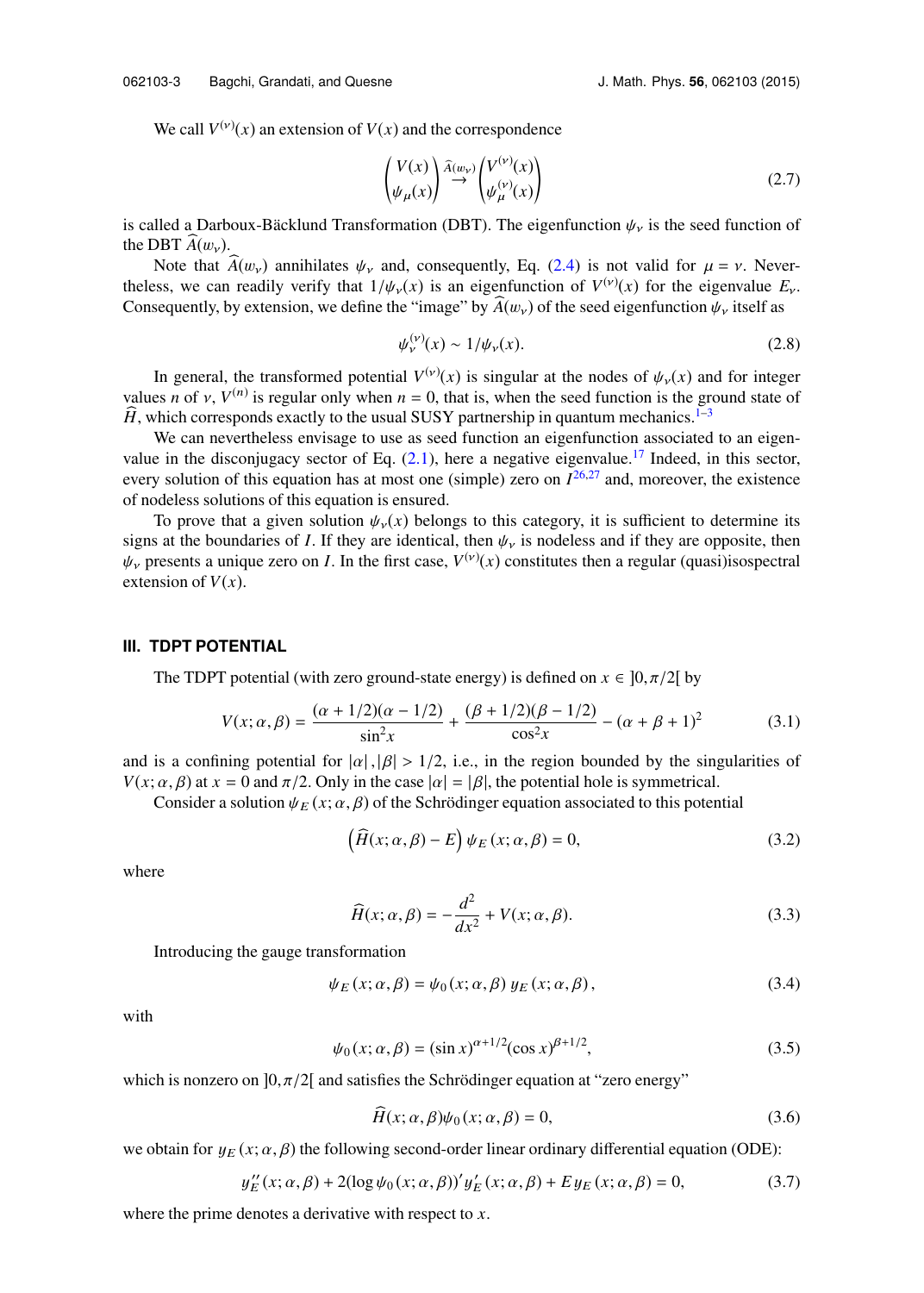Using the change of variable  $z = \cos 2x$ ,  $z \in ]-1,1[$ , the above equation becomes (with a dot denoting a derivative with respect to *z*)

$$
(1 - z2) \ddot{y}_E(z; \alpha, \beta) - [( \alpha + \beta + 2) z + (\alpha - \beta) ] \dot{y}_E(z; \alpha, \beta) + \frac{E}{4} y_E(z; \alpha, \beta) = 0, \quad (3.8)
$$

in which we recognize a hypergeometric equation. $^{28}$  $^{28}$  $^{28}$ 

Writing  $E = E_v = 4v(v + \alpha + \beta + 1)$ , we arrive at

<span id="page-5-0"></span>
$$
(1 - z2) \ddot{y}_{\nu}(z; \alpha, \beta) - [(\alpha + \beta + 2)z + (\alpha - \beta)] \dot{y}_{\nu}(z; \alpha, \beta)
$$
  
+  $\nu (\nu + \alpha + \beta + 1) y_{\nu}(z; \alpha, \beta) = 0,$  (3.9)

which, for integer values of the spectral parameter  $v = n$  and values of the  $\alpha$ ,  $\beta$  parameters in the interval  $]-1,+\infty[$ , admits the Jacobi polynomial<sup>[22](#page-12-14)[,28](#page-12-21)</sup>

$$
P_n^{(\alpha,\beta)}(z) = \frac{1}{2^n} \sum_{k=0}^n (-1)^{n-k} {n+\alpha \choose k} {n+\beta \choose n-k} (1-z)^{n-k} (1+z)^k
$$
  
= 
$$
\frac{\Gamma(n+\alpha+1)}{n!\Gamma(n+\alpha+\beta+1)} \sum_{k=0}^n (-1)^k {n \choose k} \frac{\Gamma(n+\alpha+\beta+1+k)}{2^k \Gamma(\alpha+1+k)} (1-z)^k
$$
(3.10)  
= 
$$
\frac{(-1)^n \Gamma(n+\beta+1)}{n!\Gamma(n+\alpha+\beta+1)} \sum_{k=0}^n (-1)^k {n \choose k} \frac{\Gamma(n+\alpha+\beta+1+k)}{2^k \Gamma(\beta+1+k)} (1+z)^k
$$

as a solution analytic at the origin  $z = 0$ .

Note that the standard Gauss form for the hypergeometric equation<sup>[28](#page-12-21)</sup> is obtained from Eq. [\(3.8\)](#page-5-0) via the second change of variable  $w = (1 - z)/2, w \in [0, 1]$ ,

$$
\left\{ w (1 - w) \frac{d^2}{dw^2} + [(\alpha + 1) - (\alpha + \beta + 2) w] \frac{d}{dw} + v (v + \alpha + \beta + 1) \right\} \times y_{\nu}(w; \alpha, \beta) = 0.
$$
\n(3.11)

From the preceding results, we deduce that, for  $|\alpha|, |\beta| > 1/2$ , the physical spectrum of the TDPT potential associated to the asymptotic Dirichlet boundary conditions

$$
\psi\left(0^+;\alpha,\beta\right) = 0 = \psi\left(\left(\frac{\pi}{2}\right)^-;\alpha,\beta\right) \tag{3.12}
$$

is given in terms of Jacobi polynomials  $P_n^{(\alpha,\beta)}$  by

$$
\begin{cases}\nE_n(\alpha, \beta) = (\alpha_n + \beta_n + 1)^2 - (\alpha + \beta + 1)^2 = 4n(\alpha + \beta + 1 + n) \\
& n \in \mathbb{N}, \quad (3.13) \\
\psi_n(x; \alpha, \beta) = \psi_0(x; \alpha, \beta) P_n^{(\alpha, \beta)}(\cos 2x)\n\end{cases}
$$

with  $(\alpha_n, \beta_n) = (\alpha + n, \beta + n)$ .

The dispersion relation,  $E_v$  as a function of  $v$ , is a convex parabola with zeros at  $v = 0$  and  $v = -(\alpha + \beta + 1)$  and the disconjugacy sector corresponds to the values of v in between these two boundaries.

From the point of view of pure parameters' transformations, we have three possible discrete symmetries for  $V(x; \alpha, \beta)$ , which are given by

(a)

$$
(\alpha, \beta) \xrightarrow{\Gamma_{+}} (-\alpha, \beta), \quad \begin{cases} V(x; \alpha, \beta) \xrightarrow{\Gamma_{+}} V(x; \alpha, \beta) + 4\alpha(\beta + 1), \\ \psi_{n}(x; \alpha, \beta) \xrightarrow{\Gamma_{+}} \phi_{n,+}(x; \alpha, \beta) = \psi_{n}(x; -\alpha, \beta), \end{cases} (3.14)
$$

(b)

$$
(\alpha, \beta) \xrightarrow{\Gamma_{-}} (\alpha, -\beta), \quad \begin{cases} V(x; \alpha, \beta) \xrightarrow{\Gamma_{-}} V(x; \alpha, \beta) + 4\beta(\alpha + 1), \\ \psi_{n}(x; \alpha, \beta) \xrightarrow{\Gamma_{-}} \phi_{n,-}(x; \alpha, \beta) = \psi_{n}(x; \alpha, -\beta), \end{cases} \tag{3.15}
$$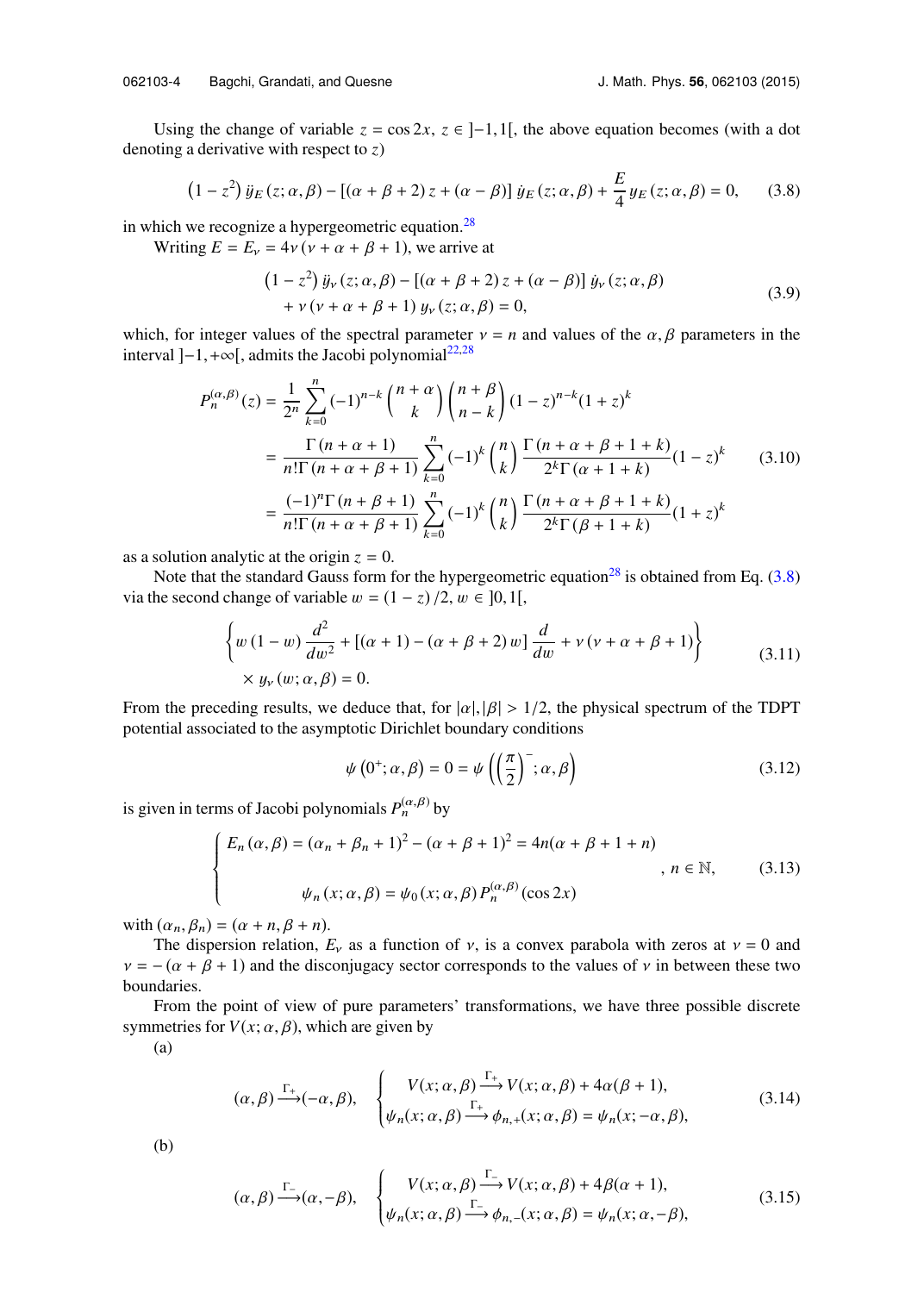(c)

$$
(\alpha, \beta) \stackrel{\Gamma_3 = \Gamma_+ \circ \Gamma_-}{\longrightarrow} (-\alpha, -\beta), \quad \begin{cases} V(x; \alpha, \beta) \stackrel{\Gamma_3}{\longrightarrow} V(x; \alpha, \beta) + 4(\alpha + \beta), \\ \psi_n(x; \alpha, \beta) \stackrel{\Gamma_3}{\longrightarrow} \phi_{n,3}(x; \alpha, \beta) = \psi_n(x; -\alpha, -\beta). \end{cases} (3.16)
$$

In the  $(\alpha, \beta)$  plane,  $\Gamma_+$  and  $\Gamma_-$  correspond, respectively, to the reflections with respect to the axes  $\alpha = 0$  and  $\beta = 0$ . Combining the transformation of coordinates to the parameters' transformations, we have a supplementary symmetry given by

$$
(x; \alpha, \beta) \stackrel{\Omega = S \otimes P}{\longrightarrow} (\xi; \beta, \alpha), \quad \begin{cases} V(x; \alpha, \beta) \stackrel{\Omega}{\longrightarrow} V(x; \alpha, \beta), \\ \phi_{n,+}(x; \alpha, \beta) \stackrel{\Omega}{\longrightarrow} \phi_{n,+}(\xi; \beta, \alpha) = (-1)^n \phi_{n,-}(x; \alpha, \beta), \end{cases} (3.17)
$$

where

$$
x \in [0, \pi/2] \xrightarrow{S} \xi = \frac{\pi}{2} - x \in [0, \pi/2]
$$
 (3.18)

is the reflection on the coordinate axis with respect to the point  $\frac{\pi}{4}$  ( $\frac{\pi}{4}$  – *x*  $\frac{S}{4}$ ), and

<span id="page-6-2"></span>
$$
(\alpha, \beta) \stackrel{P}{\longrightarrow} (\beta, \alpha) \tag{3.19}
$$

is the reflection with respect to the principal diagonal in the  $(\alpha, \beta)$  parameters' plane.

The functions  $\phi_{n,i}$ ,  $i = +, -, 3$ , satisfy the respective equations

$$
\widehat{H}(\alpha,\beta)\phi_{n,i}(x;\alpha,\beta) = \mathcal{E}_{n,i}(\alpha,\beta)\phi_{n,i}(x;\alpha,\beta),
$$
\n(3.20)

with

$$
\begin{cases}\n\mathcal{E}_{n,+}(\alpha,\beta) = E_{n-\alpha}(\alpha,\beta) = 4(n-\alpha)(n+\beta+1), \\
\mathcal{E}_{n,-}(\alpha,\beta) = E_{n-\beta}(\alpha,\beta) = \mathcal{E}_{n,+}(\beta,\alpha), \\
\mathcal{E}_{n,3}(\alpha,\beta) = E_{-(n+1)}(\alpha,\beta) = -4(n+1)(\alpha+\beta-n).\n\end{cases}
$$
\n(3.21)

<span id="page-6-0"></span>The eigenvalue  $\mathcal{E}_{n,3}$  is negative for  $n < \alpha + \beta$ , while for  $i = +$  and  $i = -$ , the disconjugacy condition  $\mathcal{E}_{n,i}(\alpha,\beta) \leq 0$  imposes that the constraints  $\alpha > n$  and  $\beta > n$  be satisfied, respectively.

#### **IV. DISCONJUGATED SEED FUNCTIONS ASSOCIATED TO PARA-JACOBI POLYNOMIALS**

Suppose that  $\alpha$  and  $\beta$  are two positive integers,

<span id="page-6-1"></span>
$$
\alpha = N \in \mathbb{N}^*, \quad \beta = M \in \mathbb{N}^*, \tag{4.1}
$$

and apply the  $\Gamma_3$  symmetry. The function  $\phi_{n,3}(x; N, M) = \psi_n(x; -N, -M)$  is a solution of the Schrödinger equation

$$
\left(-\frac{d^2}{dx^2} + V(x; N, M) - \mathcal{E}_{n,3}(N, M)\right)\phi_{n,3}(x; N, M) = 0,
$$
\n(4.2)

where

$$
\mathcal{E}_{n,3}(N,M) = E_{-(n+1)}(N,M) < 0,\tag{4.3}
$$

if  $n < N + M$ .

But  $\phi_{n,3}(x; N, M) = \psi_n(x; -N, -M)$  can also be written as

$$
\phi_{n,3}(x; N, M) = \psi_0(z; -N, -M) y_n(z; -N, -M), \qquad (4.4)
$$

where, up to a constant factor,

$$
\psi_0(z; -N, -M) = (1-z)^{(-N+1/2)/2} (1+z)^{(-M+1/2)/2}
$$
\n(4.5)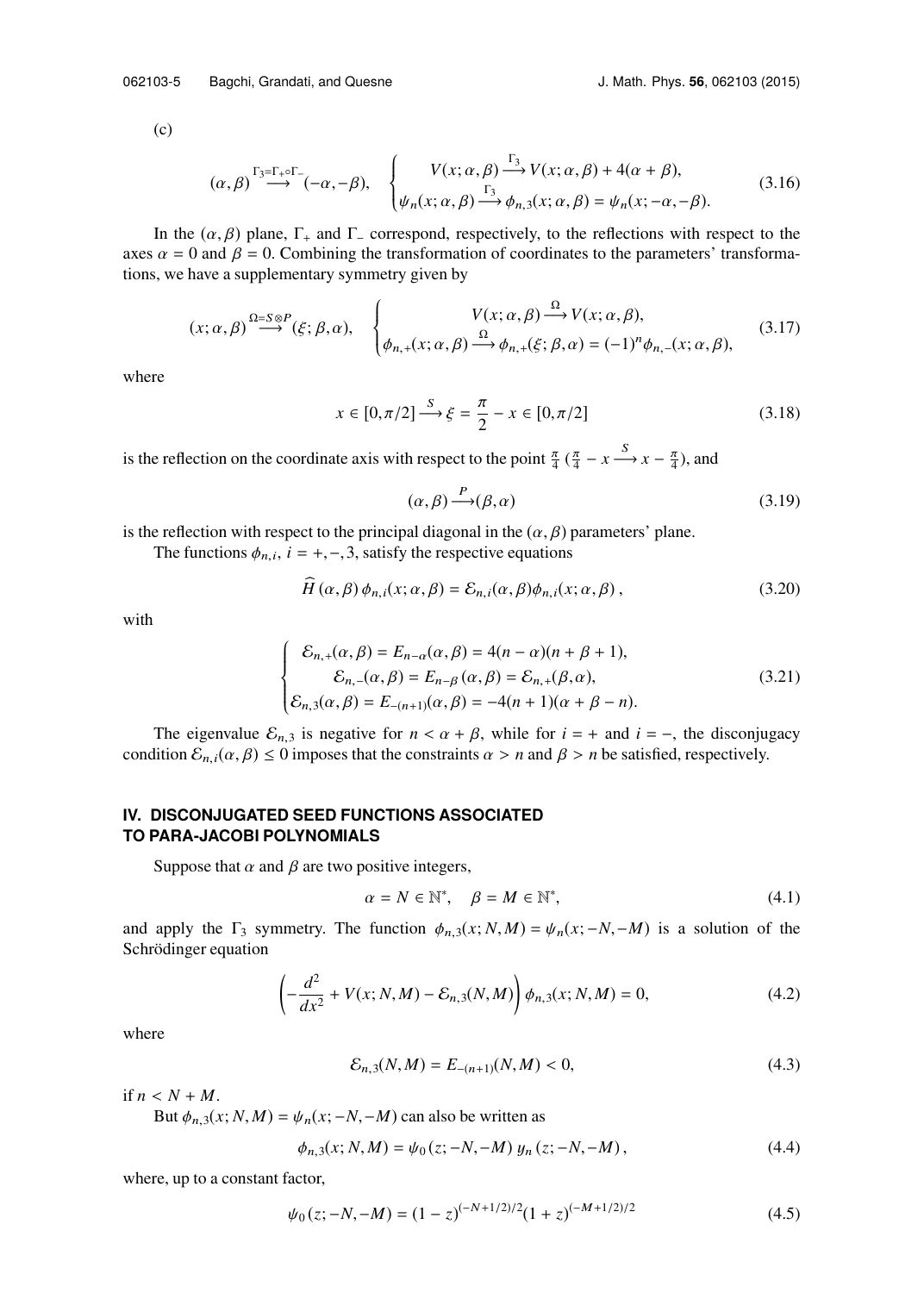and

$$
(1 - z2) \ddot{y}_n (z; -N, -M) - [(-N - M + 2) z + (-N + M)] \dot{y}_n (z; -N, -M)
$$
  
+  $n (n - N - M + 1) y_n (z; -N, -M) = 0.$  (4.6)

In this case, as noticed by Szegö<sup>[22](#page-12-14)</sup> and emphasized by Calogero and Yi, $^{21}$  $^{21}$  $^{21}$  for values of *n* such that

<span id="page-7-3"></span>
$$
\frac{N+M}{2} \le n < N+M,\tag{4.7}
$$

the general solution of the equation for  $y_n(z; -N, -M)$  is a polynomial, called **para-Jacobi polyno**mial, which has the (monic) form $21$ 

$$
p_n^{(-N,-M)}(z; \lambda) = \frac{(-2)^n (n-M)! n!}{(2n-M-N)!} \sum_{k=0}^{n-M} \frac{(-1)^{n-k} (2n-M-N-k)!}{k!(n-M-k)!(n-k)!} \left(\frac{1+z}{2}\right)^{n-k} + \lambda \frac{(-2)^n (2n-M-N+1)! (M+N-n-1)!}{(n-N)!} \times \sum_{k=2n-M-N+1}^n \frac{(-1)^{n-k} (k-n+M-1)!}{k!(k+N+M-2n-1)!(n-k)!} \left(\frac{1+z}{2}\right)^{n-k},
$$
\n(4.8)

 $\lambda$  being an arbitrary real parameter.

In other words, we have a basis of two polynomial eigenfunctions

$$
\begin{cases}\n\Theta_{n,1}^{(-N,-M)}(z) = \sum_{k=M}^{n} \frac{(-1)^{k} (n-M-N+k)!}{2^{k}k!(k-M)!(n-k)!} (1+z)^{k}, \\
\Theta_{n,2}^{(-N,-M)}(z) = \sum_{k=0}^{N+M-n-1} \frac{(-1)^{k} (M-1-k)!}{2^{k}k!(N+M-n-1-k)!(n-k)!} (1+z)^{k},\n\end{cases} (4.9)
$$

with  $N, M > 0$  and

<span id="page-7-1"></span><span id="page-7-0"></span>
$$
\begin{cases}\n\Theta_{n,1}^{(-N,-M)}(-1) = 0, \\
\Theta_{n,2}^{(-N,-M)}(-1) = \frac{(M-1)!}{(N+M-n-1)!n!} > 0.\n\end{cases}
$$
\n(4.10)

It results that the general solution of Eq.  $(4.2)$  can be written as  $(z = \cos 2x)$ 

$$
\psi_n(x; -N, -M; \lambda) = \psi_0(x; -N, -M) p_n^{(-N, -M)}(z; \lambda), \qquad (4.11)
$$

with

$$
p_n^{(-N,-M)}(z; \lambda) = \frac{(-2)^n (n-M)! n!}{(2n-M-N)!} \Theta_{n,1}^{(-N,-M)}(z) + \lambda \frac{(-2)^n (2n-M-N+1)! (M+N-n-1)!}{(n-N)!} \Theta_{n,2}^{(-N,-M)}(z).
$$
\n(4.12)

Moreover, from Eq. [\(4.9\),](#page-7-0) we have

$$
\begin{split} \dot{\Theta}_{n,1}^{(-N,-M)}(z) &= \sum_{j=M-1}^{n-1} \frac{(-1)^{j+1} \left(n - M - N + j + 1\right)!}{2^{j+1} j! (j+1-M)! (n-j-1)!} (1+z)^j \\ &= -\frac{1}{2} \Theta_{n-1,1}^{(-(N-1),-(M-1))}(z) \,. \end{split} \tag{4.13}
$$

More generally, for  $i = 1, 2$ ,

<span id="page-7-2"></span>
$$
\dot{\Theta}_{n,i}^{(-N,-M)}(z) = -\frac{1}{2} \Theta_{n-1,i}^{(-N+1,-M+1)}(z), \qquad (4.14)
$$

which gives

$$
p_n^{(-N,-M)}(z;\lambda) = np_{n-1}^{(-N+1,-M+1)}(z;\lambda'),\tag{4.15}
$$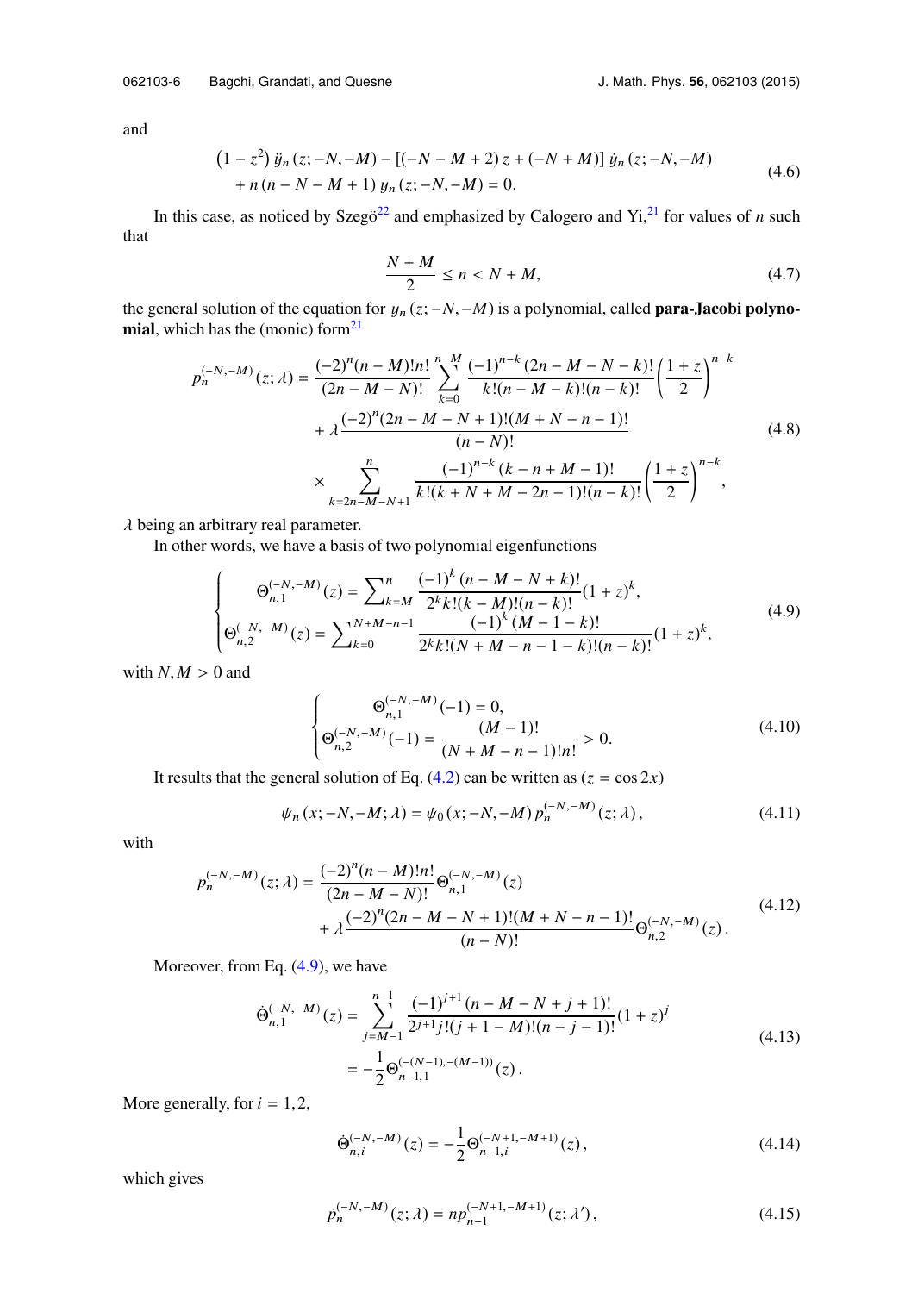where

<span id="page-8-0"></span>
$$
\lambda' = \frac{M + N - n - 1}{n} \lambda.
$$
\n(4.16)

For  $\frac{N+M}{2} \le n < N + M$ ,  $\psi_n(x; -N, -M; \lambda)$  is disconjugated on  $z \in ]-1,1[$  and consequently ad-<br>mits at most one zero on this interval. To ensure the absence of node, we have to verify that the sign mits at most one zero on this interval. To ensure the absence of node, we have to verify that the sign of  $\psi_n(x; -N, -M; \lambda)$  at the boundaries of the interval is the same. This is the case if

$$
\operatorname{sign}\left(p_n^{(-N,-M)}(1;\lambda)\right) = \operatorname{sign}\left(p_n^{(-N,-M)}(-1;\lambda)\right). \tag{4.17}
$$

But due to the symmetry given in Eq.  $(3.19)$ , we have<sup>[21](#page-12-13)</sup>

$$
p_n^{(-N,-M)}(-z;\lambda) = (-1)^n p_n^{(-M,-N)}(z;\tilde{\lambda}),
$$
\n(4.18)

where

$$
\widetilde{\lambda} = (-1)^{2n-N-M+1} \lambda + (-1)^{n-M} \frac{n! (n-M)! (n-N)!}{(2n-N-M)! (2n-N-M+1)! (N+M-n-1)!}.
$$
\n(4.19)

This implies

$$
p_n^{(-N,-M)}(-1;\lambda) = \lambda \frac{(-2)^n (2n - N - M + 1)!(M-1)!}{(n-N)!n!}
$$
\n(4.20)

and

$$
p_n^{(-N,-M)}(1;\lambda) = (-1)^n p_n^{(-M,-N)}(-1;\tilde{\lambda})
$$
  
=  $(-1)^n \tilde{\lambda} \frac{(-2)^n (2n-N-M+1)!(N-1)!}{(n-M)! n!}.$  (4.21)

The absence of node is then obtained if  $\lambda$  and  $(-1)^n \tilde{\lambda}$  have the same sign. In the following, we that note that

$$
\lambda_n^{(-N,-M)} \equiv \frac{n! \,(n-M)!\,(n-N)!}{(2n-N-M)!\,(2n-N-M+1)!(N+M-n-1)!} > 0. \tag{4.22}
$$

*Case (i)*

Suppose, first, that we take  $\lambda > 0$ . We must then have

$$
(-1)^n \widetilde{\lambda} = (-1)^{n-N-M+1} \lambda + (-1)^M \lambda_n^{(-N,-M)} > 0,\tag{4.23}
$$

that is, if  $n - N - M$  is odd,

$$
\lambda > (-1)^{M+1} \lambda_n^{(-N, -M)}.
$$
\n(4.24)

This is always achieved when *M* is even  $(n - N)$  is odd) and it necessitates to take

$$
\lambda > \lambda_n^{(-N, -M)} \tag{4.25}
$$

when *M* is odd ( $n - N$  is even). In the case where  $n - N - M$  is even, we deduce in the same way that the condition of equality of signs can never be reached if *M* is odd ( $n - N$  is odd) and imposes to take

$$
0 < \lambda < \lambda_n^{(-N, -M)}\tag{4.26}
$$

when *M* is even  $(n - N$  is even).

*Case (ii)*

If we take  $\lambda < 0$ , we must have

$$
(-1)^n \widetilde{\lambda} = (-1)^{n-N-M+1} \lambda + (-1)^M \lambda_n^{(-N,-M)} < 0,\tag{4.27}
$$

that is, if  $n - N - M$  is odd,

$$
\lambda < (-1)^{M+1} \lambda_n^{(-N, -M)}.
$$
\n(4.28)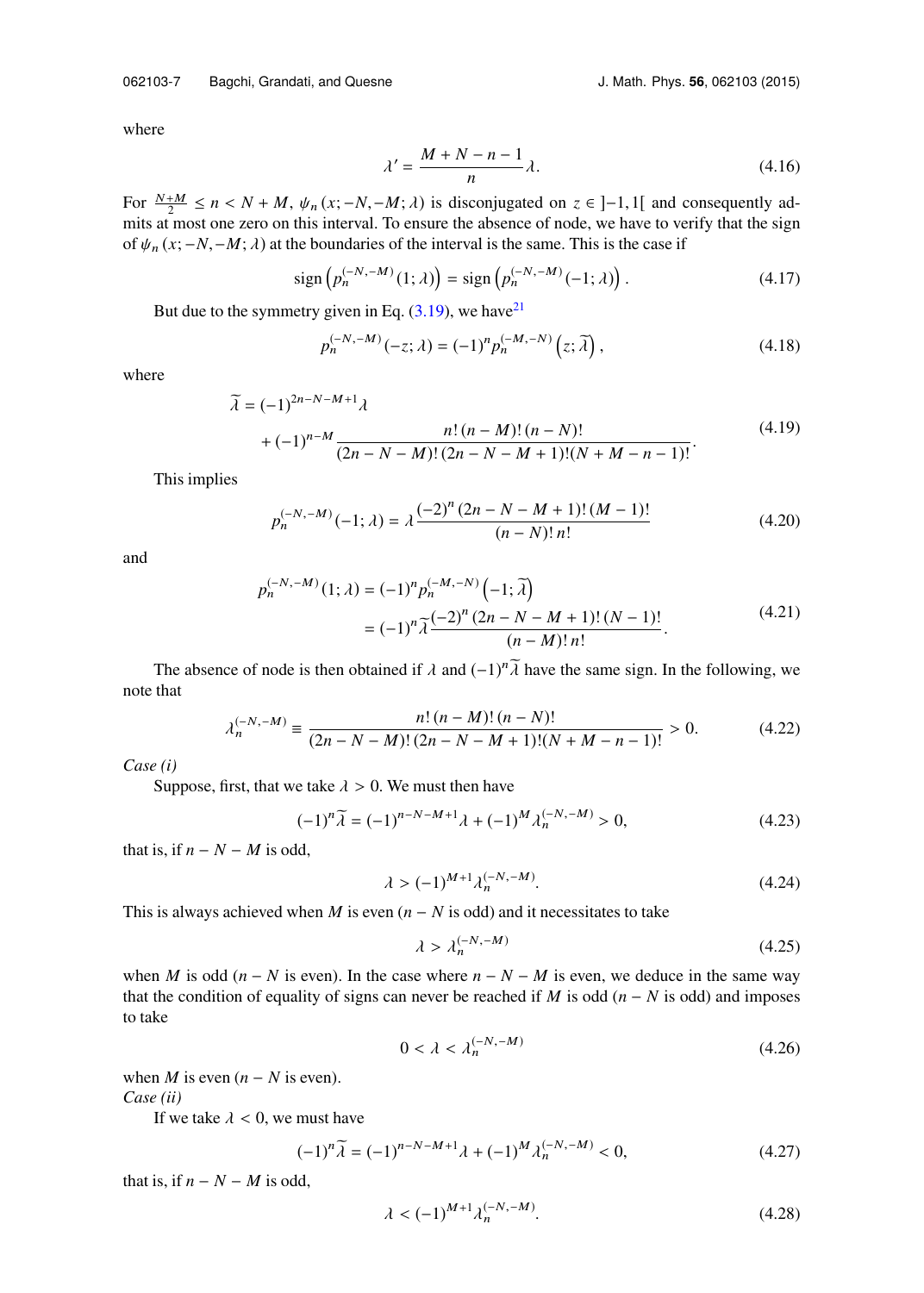This is always achieved when *M* is odd  $(n - N)$  is even) and it necessitates to take

$$
|\lambda| > \lambda_n^{(-N, -M)}\tag{4.29}
$$

when *M* is even  $(n - N)$  is odd). In the case where  $n - N - M$  is even, we deduce in the same way that the condition of equality of signs can never be reached if *M* is even  $(n - N)$  is even) and imposes to take

$$
|\lambda| < \lambda_n^{(-N, -M)} \tag{4.30}
$$

when *M* is odd  $(n - N \text{ is odd}).$ 

To summarize,  $\psi_n$  (*x*; −*N*,−*M*;  $\lambda$ ) has no node in the four following cases:

- (i) *M* is even, *n* − *N* is odd,  $\lambda < -\lambda_n^{(-N, -M)}$  or  $\lambda > 0$ ; (ii) *M* is even, *n* − *N* is even, 0 <  $\lambda$  <  $\lambda_n^{(-N,-M)}$ ; (iii) *M* is odd, *n* − *N* is even,  $\lambda$  < 0 or  $\lambda > \lambda_n^{(-N,-M)}$ ;
- (iv) *M* is odd, *n* − *N* is odd,  $-\lambda_n^{(-N,-M)} < \lambda < 0$ .

#### <span id="page-9-0"></span>**V. REGULAR RATIONAL EXTENSIONS**

*<sup>V</sup>*(n)

Suppose  $\lambda$  satisfies the conditions mentioned above, then  $\psi_n(x; -N, -M; \lambda)$  can be used as seed function to build a state-adding DBT, which generates a regular rational extension of *V*( $x$ ;  $N - 1$ ,  $M - 1$ ). It is given by (see Eqs. [\(2.6\)](#page-3-3) and [\(4.11\)\)](#page-7-1)

$$
\widetilde{V}^{(n)}(x; N, M; \lambda) = V(x; N, M) - 2(\log (\phi_{n,3}(x; N, M)))''
$$
  
=  $V(x; N, M) - 2(\log (\psi_n(x; -N, -M; \lambda)))''$   
=  $V(x; N - 1, M - 1) - 4(N + M) - 2(\log (p_n^{(-N, -M)}(z; \lambda)))'',$  (5.1)

since

$$
\widetilde{V}^{(0)}(x; N, M) = V(x; N, M) - 2(\log (\psi_0(x; -N, -M)))''
$$
  
=  $V(x; N - 1, M - 1) + E_{-1}(N, M)$ . (5.2)

On taking into account of relations

$$
\frac{d}{dx} = -2\sqrt{1-z^2}\frac{d}{dz}, \qquad \frac{d^2}{dx^2} = 4(1-z^2)\frac{d^2}{dz^2} - 4z\frac{d}{dz},
$$
\n(5.3)

and Eqs.  $(4.15)$  and  $(4.16)$ , we arrive at

$$
\widetilde{V}^{(n)}(x; N, M; \lambda)
$$
\n
$$
= V(x; N - 1, M - 1) - 4(N + M) - 8n(n - 1)(1 - z^{2}) \frac{p_{n-2}^{(-N+2, -M+2)}(z; \lambda'')}{p_{n}^{(-N, -M)}(z; \lambda)}
$$
\n
$$
+ 8n^{2}(1 - z^{2}) \left( \frac{p_{n-1}^{(-N+1, -M+1)}(z; \lambda')}{p_{n}^{(-N, -M)}(z; \lambda)} \right)^{2} + 8nz \frac{p_{n-1}^{(-N+1, -M+1)}(z; \lambda')}{p_{n}^{(-N, -M)}(z; \lambda)},
$$
\n(5.4)

where

$$
\lambda'' = \frac{(M+N-n-1)(M+N-n-2)}{n(n-1)}\lambda.
$$
\n(5.5)

For  $\tilde{V}^{(n)}(x; N, M; \lambda)$  to be a confining potential on  $]0, \pi/2[$ , we need to impose that  $V(x; N -$ 1, *M* − 1) has this property, which is achieved for  $N, M > 3/2$ , thence  $N, M \ge 2$ . For such  $N, M$ values, we note that  $V^{(n)}(x; N, M; \lambda)$  is actually strongly repulsive in both 0 and  $\pi/2$ , since the<br>singularities are there of the type  $g/r^2$  ( $g > 3/4$ ) and  $g/(\pi/2 - x)^2$  ( $g > 3/4$ ) respectively. This singularities are there of the type  $g/x^2$  ( $g \ge 3/4$ ) and  $g/(\pi/2 - x)^2$  ( $g \ge 3/4$ ), respectively. This means that at each extremity only one basis solution is quadratically integrable. This choice limits means that at each extremity, only one basis solution is quadratically integrable. This choice limits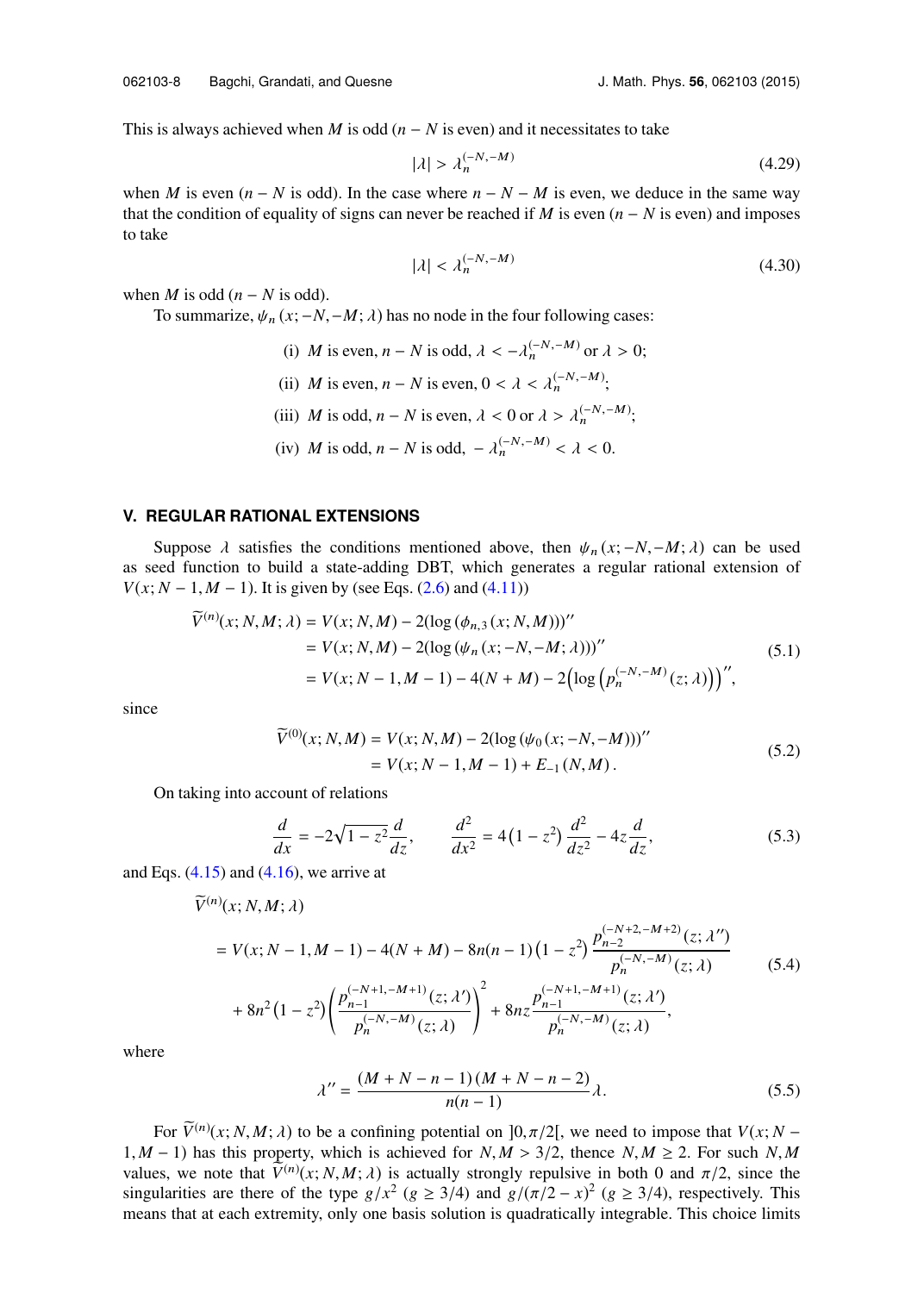(see Eq.  $(4.7)$ ) the possible values of *n* to  $n \ge 2$ , but in this case, the corresponding Hamiltonian  $\hat{H}^{(n)}(x; N, M; \lambda)$  is essentially self-adjoint.<sup>[29,](#page-12-22)[30](#page-12-23)</sup> The simplest example corresponds to  $n = N = M =$ <br>2 in which case 2, in which case

$$
p_2^{(-2,-2)}(z;\lambda) = z^2 + 2(1-\lambda)z + 1,\tag{5.6}
$$

with  $0 < \lambda < \lambda_2^{(-2,-2)} = 2$ , which is example (6b) in Ref. [21.](#page-12-13) The initial potential is

$$
V(x; 2, 2) = \frac{15}{1 - z^2} - 25\tag{5.7}
$$

and the partner potential reads

$$
\widetilde{V}^{(2)}(x; 2, 2; \lambda) = \frac{3}{1 - z^2} - 16 \frac{(\lambda - 1)z + 2\lambda^2 - 4\lambda - 1}{z^2 + 2(1 - \lambda)z + 1} + 64\lambda(\lambda - 2) \frac{(1 - \lambda)z + 1}{[z^2 + 2(1 - \lambda)z + 1]^2} - 25.
$$
\n(5.8)

The ground-state energy of the latter is equal to  $E_{-3}(2,2) = -24$ . In Fig. [1,](#page-10-0) the corresponding potentials are plotted for different values of the  $\lambda$  parameter.

Using the standard properties of Wronskians<sup>[25](#page-12-17)</sup>

$$
\begin{cases}\nW(u y_1, \dots, u y_m \mid x) = u(x)^m W(y_1, \dots, y_m \mid x), \\
W(y_1, \dots, y_m \mid x) = \left(\frac{dz}{dx}\right)^{m(m-1)/2} W(y_1, \dots, y_m \mid z),\n\end{cases} (5.9)
$$

<span id="page-10-0"></span>the eigenstates of  $\widetilde{V}^{(n)}(x; N, M; \lambda)$  are given by  $(k \ge 0)$ 



FIG. 1. Plot of  $\tilde{V}^{(2)}(x;2,2;\lambda)$  as a function of x, for  $\lambda = 1/2$  (red line),  $\lambda = 1$  (black solid line), and  $\lambda = 3/2$  (blue line). The partner  $V(x;2, 2)$  is also shown (black dashed line).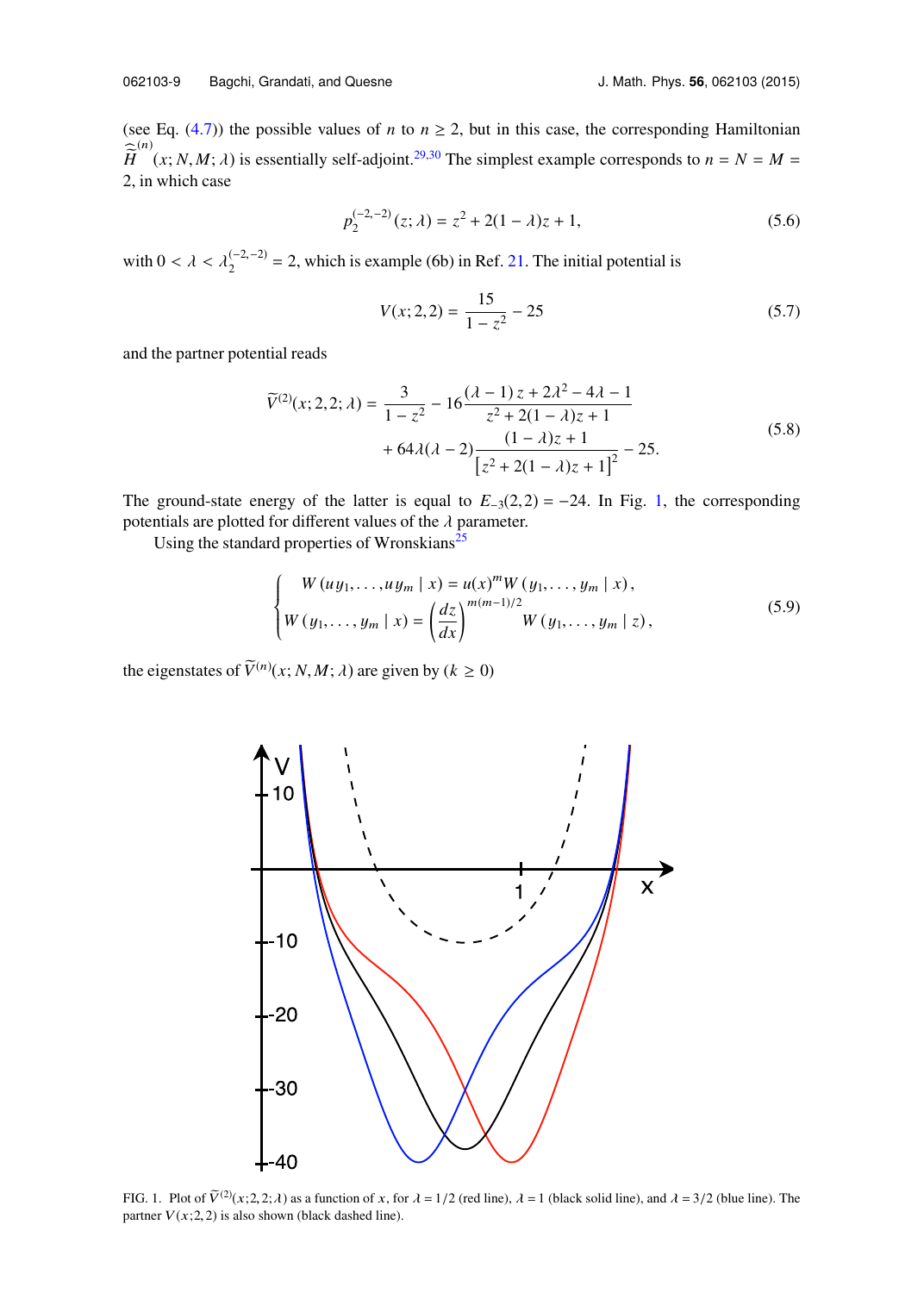$$
\widetilde{\psi}_{k}^{(n)}(x; N, M; \lambda) = \frac{W(\psi_{n}(x; -N, -M; \lambda), \psi_{k}(x; N, M) | x)}{\psi_{n}(x; -N, -M; \lambda)} \n\propto \psi_{0}(x; -N, -M)(1 - z)^{1/2}(1 + z)^{1/2} \n\times \frac{W(p_{n}^{(-N, -M)}(z; \lambda), (1 - z)^{N}(1 + z)^{M} P_{k}^{(N, M)}(z) | z)}{p_{n}^{(-N, -M)}(z; \lambda)},
$$
\n(5.10)

that is, on using derivation properties of Jacobi polynomials<sup>[22,](#page-12-14)[28](#page-12-21)</sup> and Eq.  $(4.15)$ 

<span id="page-11-1"></span>
$$
\widetilde{\psi}_{k}^{(n)}(x;N,M;\lambda) \propto \frac{\psi_0(x;N-1,M-1)}{p_n^{(-N,-M)}(z;\lambda)} Q_k^{(n)}(z;N,M;\lambda),\tag{5.11}
$$

where

$$
Q_k^{(n)}(z; N, M; \lambda) = (1 - z^2) \left( \frac{k + M + N + 1}{2} P_{k-1}^{(N+1, M+1)}(z) p_n^{(-N, -M)}(z; \lambda) - n p_{n-1}^{(-N+1, -M+1)}(z; \lambda') P_k^{(N, M)}(z) \right)
$$
(5.12)  
- ((N + M) z + N - M) P\_k^{(N, M)}(z) p\_n^{(-N, -M)}(z; \lambda).

Moreover, since

$$
\widetilde{\psi}^{(n)}_{-(n+1)}(x; N, M; \lambda) = \frac{1}{\psi_n(x; -N, -M; \lambda)} = \frac{\psi_0(x; N-1, M-1)}{p_n^{(-N, -M)}(z; \lambda)}
$$
\n(5.13)

\nsatisfies the Dirichlet boundary conditions and the square integrability one, it is an eigenstate of

 $\widetilde{V}^{(n)}(x; N, M; \lambda)$  with an energy  $E_{-(n+1)}(N, M)$  and the DBT  $\widetilde{A}(w_{n,3})$  is state-adding. To summarize, the spectrum of the extended potential is  $(k \in I-(n+1) \ 0 \ 1 \ \lambda)$ the spectrum of the extended potential is ( $k \in \{-(n+1), 0, 1, \ldots\}$ )

$$
\begin{cases}\nE_k(N,M), \\
\widetilde{\psi}_k^{(n)}(x;N,M;\lambda) \propto \frac{\psi_0(x;N-1,M-1)}{p_n^{(-N,-M)}(z;\lambda)} Q_k^{(n)}(z;N,M;\lambda),\n\end{cases} \tag{5.14}
$$

where  $Q_{-n}^{(n)}$  $\binom{n}{-n-1}$  (*z*; *N*, *M*; *λ*) = 1 and where the  $Q_{k}^{(n)}$  $\binom{n}{k \geq 0}$  are given in Eq. [\(5.12\).](#page-11-1)

Due to the orthogonality properties of the  $\widetilde{\psi}_k^{(n)}$ , we deduce that the  $Q_k^{(n)}$  polynomials on  $l-1$  if with respect to the measure  $\binom{n}{k}$  (*z*; *N*, *M*; *λ*) are orthogonal polynomials on ]−1,1[ with respect to the measure

$$
\mu_n^{(-N,-M)}(z;\lambda) = \frac{(1-z)^{N-1}(1+z)^{M-1}}{\left(p_n^{(-N,-M)}(z;\lambda)\right)^2}.
$$
\n(5.15)

#### <span id="page-11-0"></span>**VI. CONCLUSION**

In this article, we have shown that it is possible to build one-step regular rational extensions of the TDPT potential depending both on an integer index *n* and on a continuously varying parameter  $\lambda$ . This is achieved by using, for the underlying Darboux transformations, seed functions which are associated to the para-Jacobi polynomials of Calogero and Yi . To each value of *n* corresponds then a novel family of  $\lambda$ -dependent polynomials which are orthogonal on  $]-1,1[$ .

Note that some continuously parametrized rationally extended potentials can also be obtained by using an extension scheme based on confluent DBT.<sup>[31](#page-12-24)</sup>

The multistep version of the results presented here is in progress and will be the subject of a forthcoming paper.

#### **ACKNOWLEDGMENTS**

For one of us (B.B.), it is a great pleasure to thank Yves Grandati as well as the other members of BioPhysStat group at Université de Lorraine-Metz for their warm hospitality. The remaining two of us (Y.G. and C.Q.) would like to thank F. Calogero for some very interesting discussions.